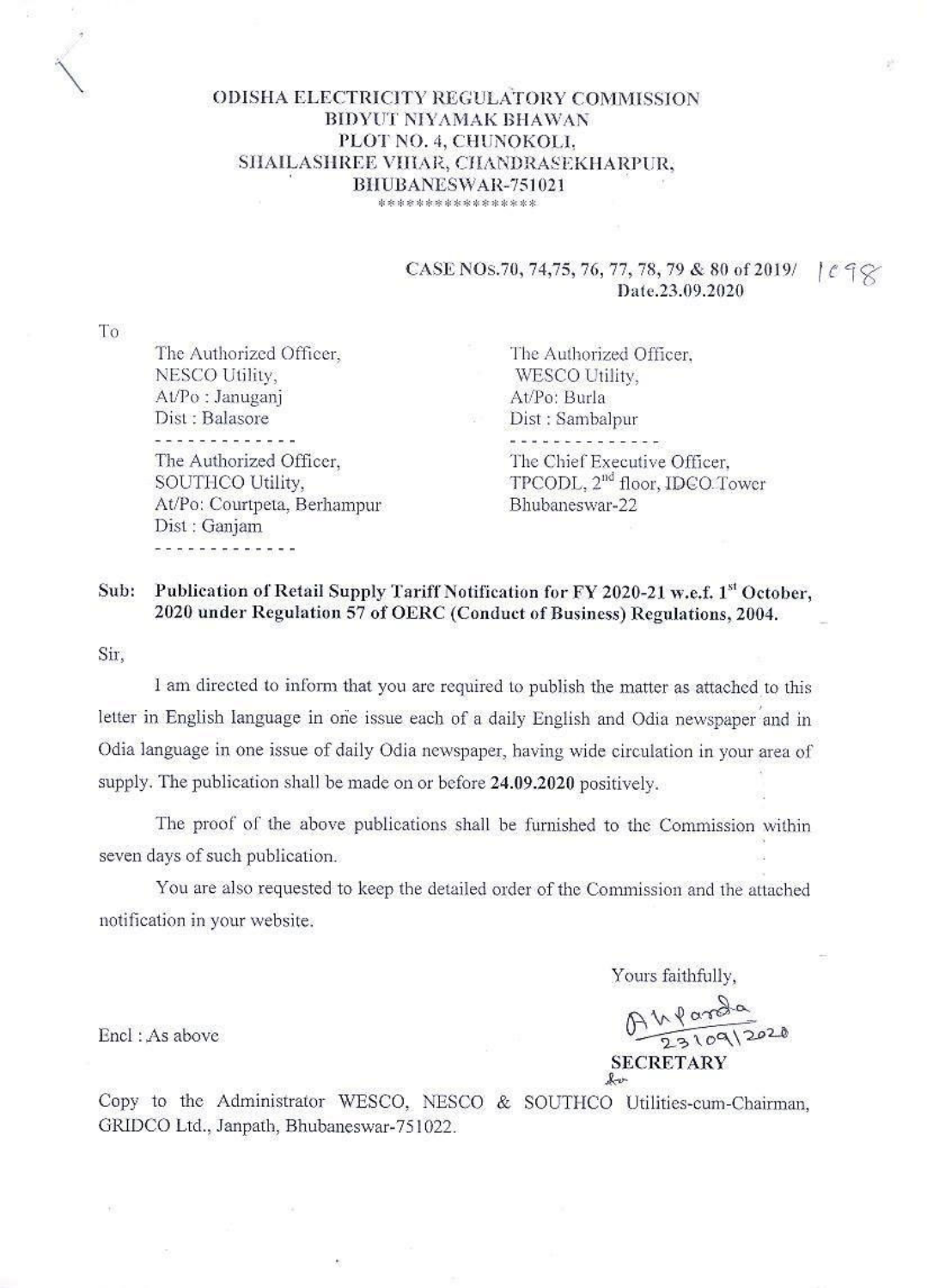### **Name and address of DISCOM with Logo**

## **TARIFF NOTIFICATION RETAIL SUPPLY TARIFF EFFECTIVE FROM 1st October, 2020**

In exercise of the powers conferred under section 62(4) , 64(3) and other related provisions of the Electricity Act, 2003, the Odisha Electricity Regulatory Commission has passed a common order on 23.09.2020 in Case Nos. 70,74,75, 76, 77, 78, 79 & 80 of 2019 with regard to revision of Aggregate Revenue Requirement and Revision of Retail Supply Tariff & Open Access Charges for Distribution Licensees and Utilities which shall be effective in the State from **01.10.2020**.

Pursuant to Regulation 57 of the OERC (Conduct of Business) Regulations, 2004, the (Name of Distribution Utility) hereby notify the Retail Supply Tariff and other charges as below:

- 1.The Tariff and other charges as approved in pursuance of OERC common Order dated 23.09.2020 for the FY 2020-21 shall be applicable to the electricity consumers of the State of Odisha in the Distribution Utility's area of supply as per the given Schedule for consumption of electricity with effect from 01.10.2020 and shall continue until further order of the Commission.
- 2. The Electricity Duty levied by the Govt. of Odisha under the Odisha Electricity (Duty) Act, 1961 and any other statutory levy/duty/tax/cess/toll imposed under any law from time to time shall be charged, over and above the tariff payable by the consumers in accordance with the law.
- 3. The detailed order of the Commission shall be available in its website **www.orierc.org** as well as in the website of the licensee www.

**Place:** 

**Dated: .09.2020 Authorized Officer / CEO**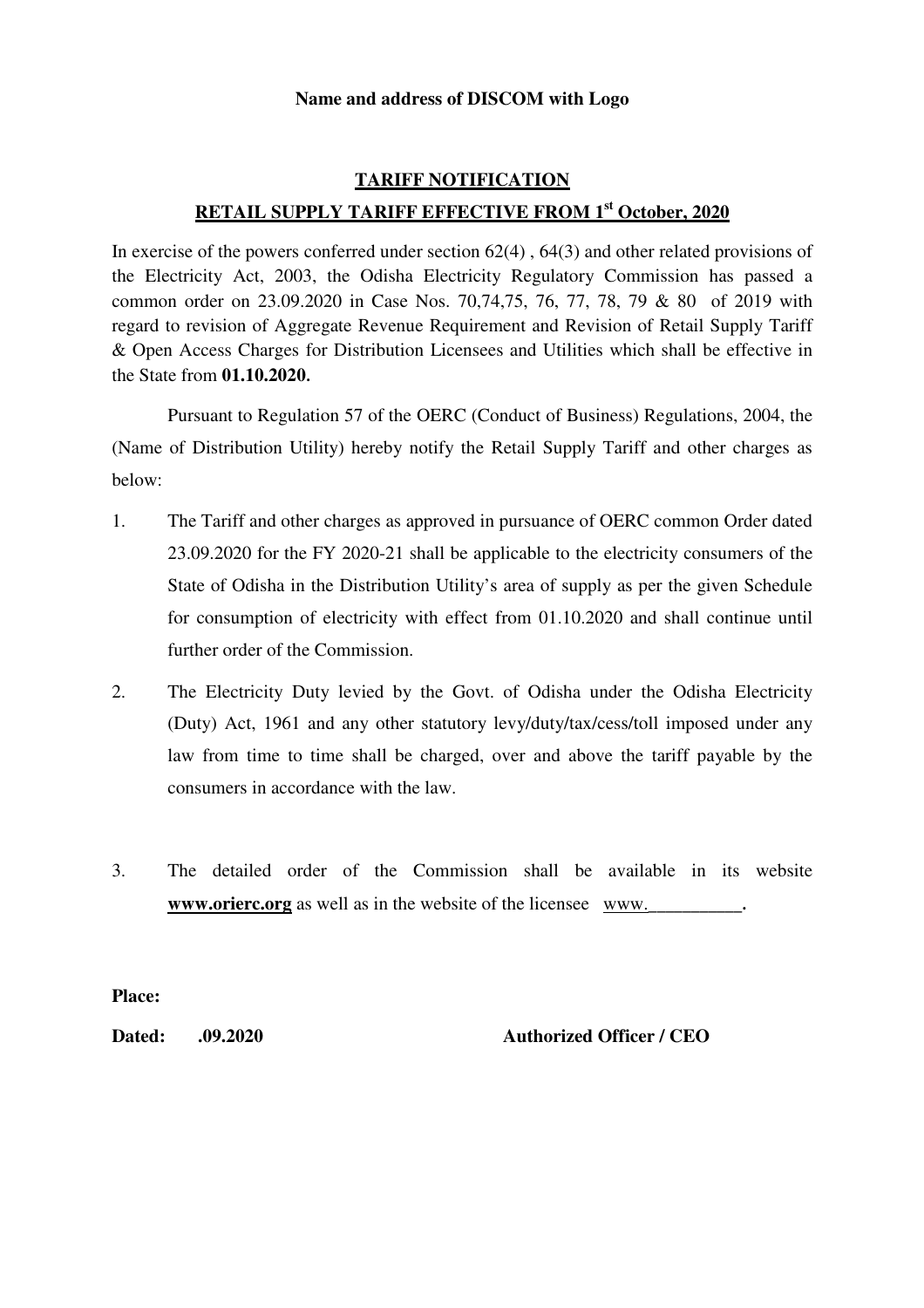# **RETAIL SUPPLY TARIFF EFFECTIVE FROM 1ST OCTOBER, 2020**

| SI.<br>No.       | <b>Category of Consumers</b>                           | <b>Voltage</b><br>of<br><b>Supply</b> | <b>Demand</b><br>Charge<br>(Rs/KW)<br>Month)/<br>(Rs/KVA/<br>Month) | <b>Energy</b><br><b>Charge</b><br>(P/kWh) | <b>Customer</b><br><b>Service</b><br>Charge<br>(Rs./Month) | Monthly<br><b>Minimum</b><br><b>Fixed</b><br><b>Charge for</b><br>first KW or<br>part(Rs.) | <b>Monthly Fixed</b><br>Charge for any<br>additional KW<br>or part $(Rs.)$ | <b>Rebate</b><br>$(P/kWh)$ /<br><b>DPS</b> |
|------------------|--------------------------------------------------------|---------------------------------------|---------------------------------------------------------------------|-------------------------------------------|------------------------------------------------------------|--------------------------------------------------------------------------------------------|----------------------------------------------------------------------------|--------------------------------------------|
|                  | <b>LT</b> Category                                     |                                       |                                                                     |                                           |                                                            |                                                                                            |                                                                            |                                            |
| -1               | Domestic                                               |                                       |                                                                     |                                           |                                                            |                                                                                            |                                                                            |                                            |
| 1.a              | Kutir Jyoti $\leq$ 30 Units/month                      | LT                                    | FIXED MONTHLY CHARGE-->                                             |                                           |                                                            | 80                                                                                         |                                                                            |                                            |
| 1.b              | Others                                                 |                                       |                                                                     |                                           |                                                            |                                                                                            |                                                                            | 10                                         |
|                  | $(Consumption \le 50 units/month)$                     | LT                                    |                                                                     | 270.00                                    |                                                            |                                                                                            |                                                                            |                                            |
|                  | $(Consumption > 50, \le 200 units/month)$              | LT                                    |                                                                     | 450.00                                    |                                                            | 20                                                                                         | 20                                                                         |                                            |
|                  | (Consumption > 200, $\leq$ -400 units/month)           | LT                                    |                                                                     | 550.00                                    |                                                            |                                                                                            |                                                                            |                                            |
|                  | Consumption >400 units/month)                          | LT                                    |                                                                     | 590.00                                    |                                                            |                                                                                            |                                                                            |                                            |
| $\overline{2}$   | General Purpose < 110 KVA                              |                                       |                                                                     |                                           |                                                            |                                                                                            |                                                                            | 10                                         |
|                  | Consumption $\leq$ 100 units/month                     | LT                                    |                                                                     | 560.00                                    |                                                            |                                                                                            |                                                                            |                                            |
|                  | Consumption >100, <= 300 units/month                   | LT                                    |                                                                     | 670.00                                    |                                                            | 30                                                                                         | 30                                                                         |                                            |
|                  | (Consumption >300 units/month)                         | LT                                    |                                                                     | 730.00                                    |                                                            |                                                                                            |                                                                            |                                            |
| $\mathfrak{Z}$   | Irrigation Pumping and Agriculture                     | LT                                    |                                                                     | 150.00                                    |                                                            | 20                                                                                         | 10                                                                         | 10                                         |
| $\overline{4}$   | <b>Allied Agricultural Activities</b>                  | LT                                    |                                                                     | 160.00                                    |                                                            | 20                                                                                         | 10                                                                         | 10                                         |
| 5                | Allied Agro-Industrial Activities                      | LT                                    |                                                                     | 440.00                                    |                                                            | 80                                                                                         | 50                                                                         | DPS/Rebate                                 |
| 6                | Public Lighting                                        | LT                                    |                                                                     | 590.00                                    |                                                            | 20                                                                                         | $\overline{15}$                                                            | DPS/Rebate                                 |
| $\boldsymbol{7}$ | L.T. Industrial (S) Supply <22 KVA                     | LT                                    |                                                                     | 590.00                                    |                                                            | 80                                                                                         | 35                                                                         | 10                                         |
| 8                | L.T. Industrial (M) Supply >=22 KVA<br>$<$ 110 KVA     | LT                                    |                                                                     | 590.00                                    |                                                            | 100                                                                                        | 80                                                                         | DPS/Rebate                                 |
| 9                | Specified Public Purpose                               | LT                                    |                                                                     | 590.00                                    |                                                            | 50                                                                                         | 50                                                                         | DPS/Rebate                                 |
| 10               | Public Water Works and Sewerage<br>Pumping <110 KVA    | LT                                    |                                                                     | 590.00                                    |                                                            | 50                                                                                         | 50                                                                         | 10                                         |
| 11               | Public Water Works and Sewerage<br>Pumping $>=110$ KVA | LT                                    | 200                                                                 | 590.00                                    | 30                                                         |                                                                                            |                                                                            | 10                                         |
| 12               | General Purpose >= 110 KVA                             | LT                                    | 200                                                                 | 590.00                                    | $\overline{30}$                                            |                                                                                            |                                                                            | DPS/Rebate                                 |
| 13               | Large Industry                                         | LT                                    | 200                                                                 | 590.00                                    | 30                                                         |                                                                                            |                                                                            | DPS/Rebate                                 |
|                  | <b>HT</b> Category                                     |                                       |                                                                     |                                           |                                                            |                                                                                            |                                                                            |                                            |
| 14               | <b>Bulk Supply - Domestic</b>                          | HT                                    | 20                                                                  | 460.00                                    | 250                                                        |                                                                                            |                                                                            | 10                                         |
| 15               | Irrigation Pumping and Agriculture                     | HT                                    | 30                                                                  | 140.00                                    | 250                                                        |                                                                                            |                                                                            | 10                                         |
| 16               | <b>Allied Agricultural Activities</b>                  | HT                                    | 30                                                                  | 150.00                                    | 250                                                        |                                                                                            |                                                                            | 10                                         |
| 17               | Allied Agro-Industrial Activities                      | HT                                    | 50                                                                  | 430.00                                    | 250                                                        |                                                                                            |                                                                            | DPS/Rebate                                 |
| 18               | Specified Public Purpose                               | HT                                    | 250                                                                 |                                           | 250                                                        |                                                                                            |                                                                            | DPS/Rebate                                 |
| 19               | General Purpose >70 KVA < 110 KVA                      | HT                                    | 250                                                                 |                                           | 250                                                        |                                                                                            |                                                                            | 10                                         |
| 20               | H.T Industrial (M) Supply                              | HT                                    | 150                                                                 |                                           | 250                                                        |                                                                                            |                                                                            | DPS/Rebate                                 |
| 21               | General Purpose >= 110 KVA                             | HT                                    | 250                                                                 | As<br>indicated                           | 250                                                        |                                                                                            |                                                                            | DPS/Rebate                                 |
| 22               | Public Water Works & Sewerage<br>Pumping               | HT                                    | 250                                                                 | in the<br>notes                           | 250                                                        |                                                                                            |                                                                            | 10                                         |
| 23               | Large Industry                                         | HT                                    | 250                                                                 | below                                     | 250                                                        |                                                                                            |                                                                            | DPS/Rebate                                 |
| 24               | Power Intensive Industry                               | HT                                    | 250                                                                 |                                           | 250                                                        |                                                                                            |                                                                            | DPS/Rebate                                 |
| 25               | Mini Steel Plant                                       | HT                                    | 250                                                                 |                                           | 250                                                        |                                                                                            |                                                                            | DPS/Rebate                                 |
| 26               | Railway Traction                                       | HT                                    | 250                                                                 |                                           | 250                                                        |                                                                                            |                                                                            | DPS/Rebate                                 |
| 27               | Emergency Supply to CGP                                | HT                                    | $\theta$                                                            | 750.00                                    | 250                                                        |                                                                                            |                                                                            | DPS/Rebate                                 |
| 28               | Colony Consumption (Both SPP &<br>Industrial)          | HT                                    | $\boldsymbol{0}$                                                    | 460.00                                    | $\boldsymbol{0}$                                           |                                                                                            |                                                                            | DPS/Rebate                                 |
|                  | <b>EHT</b> Category                                    |                                       |                                                                     |                                           |                                                            |                                                                                            |                                                                            |                                            |
| 29               | <b>General Purpose</b>                                 | <b>EHT</b>                            | 250                                                                 |                                           | 700                                                        |                                                                                            |                                                                            | DPS/Rebate                                 |
| 30               | Large Industry                                         | <b>EHT</b>                            | 250                                                                 | As                                        | 700                                                        |                                                                                            |                                                                            | DPS/Rebate                                 |
| 31               | Railway Traction                                       | EHT                                   | 250                                                                 | indicated<br>in the                       | 700                                                        |                                                                                            |                                                                            | DPS/Rebate                                 |
| 32               | Heavy Industry                                         | <b>EHT</b>                            | 250                                                                 | notes                                     | 700                                                        |                                                                                            |                                                                            | DPS/Rebate                                 |
| 33               | Power Intensive Industry                               | <b>EHT</b>                            | 250                                                                 | below                                     | 700                                                        |                                                                                            |                                                                            | DPS/Rebate                                 |
| 34               | Mini Steel Plant                                       | <b>EHT</b>                            | 250                                                                 |                                           | 700                                                        |                                                                                            |                                                                            | DPS/Rebate                                 |
| 35               | Emergency Supply to CGP                                | <b>EHT</b>                            | $\mathbf{0}$                                                        | 740.00                                    | 700                                                        |                                                                                            |                                                                            | DPS/Rebate                                 |
| 36               | Colony Consumption                                     | <b>EHT</b>                            | $\boldsymbol{0}$                                                    | 455.00                                    | $\boldsymbol{0}$                                           |                                                                                            |                                                                            | DPS/Rebate                                 |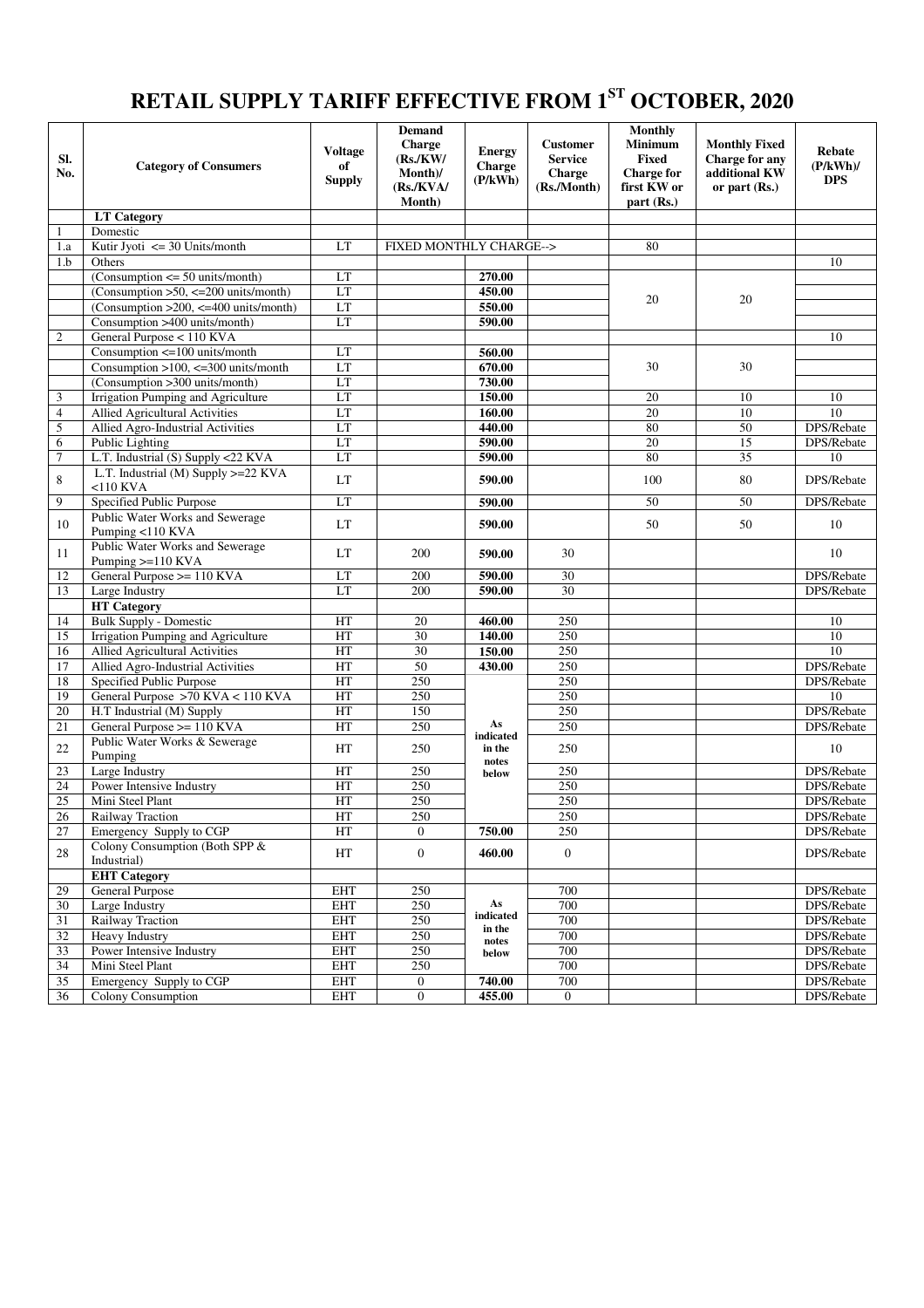## **Note:**

| <b>Load Factor</b> $(\%)$ |        | KHT.   |  |
|---------------------------|--------|--------|--|
| $=$ < 60%                 | 555.00 | 550.00 |  |
| $> 60\%$                  | 445.00 | 440.00 |  |
|                           |        |        |  |

The reconnection charges w.e.f. 01.04.2015 shall continue unaltered

| <b>Category of Consumers</b>      | <b>Rate Applicable</b> |
|-----------------------------------|------------------------|
| LT Single Phase Domestic Consumer | $Rs.150/-$             |
| LT Single Phase other consumer    | Rs.400/-               |
| LT 3 Phase consumers              | $Rs.600/-$             |
| All HT & EHT consumers            | Rs.3000/-              |

(i) Energy Charges shall be 10% higher in case of temporary connection compared to the regular connection in respective categories.

|  | (ii) |  |  |  | The meter rent w.e.f. 01.04.2017 shall remain unaltered as follows: |
|--|------|--|--|--|---------------------------------------------------------------------|
|--|------|--|--|--|---------------------------------------------------------------------|

| <b>Type of Meter</b>                             | <b>Monthly Meter Rent (Rs.)</b> |
|--------------------------------------------------|---------------------------------|
| 1. Single phase electro-magnetic Kwh meter       | <b>20</b>                       |
| 2. Three phase electro-magnetic Kwh meter        | 40                              |
| 3. Three phase electro-magnetic tri-vector meter | 1000                            |
| 4. Tri-vector meter for Railway Traction         | 1000                            |
| 5. Single phase Static Kwh meter                 | 40                              |
| 6. Three Phase Static Kwh meter                  | 150                             |
| 7. Three phase Static Tri-vector meter           | 1000                            |
| 8. Three phase Static Bi-vector meter            | 1000                            |
| 9. LT Single phase AMR/AMI Compliant meter       | 50                              |
| 10. LT Three phase AMR/AMI compliant meter       | 150                             |

**Note:** Meter rent for meter supplied by DISCOMs shall be collected for a period of 60 months only. Once it is collected for sixty months meter rent collection should stop. All statutory levies shall be collected in addition to meter rent.

- (iii) A Reliability surcharge @ 10 paise per unit will continue only for HT consumers availing power irrespective of nature of feeder. This surcharge @ 10 paise per unit shall be charged if reliability index is more than 99% and above and voltage profile at consumer end remains within the stipulated limit. (For details see the order)
- (iv) All the industrial consumers having CD of 1 MW and above and drawing power in 33 KV shall be allowed a rebate of 10 paise per unit for the units consumed in excess of 70% of load factor and up to 80% of load factor and 20 paise per unit for the units consumed in excess of 80% of the load factor per month. This shall be in addition to all other rebate the consumer is otherwise eligible.
- (v) All the industrial consumers drawing power in EHT shall be eligible for a rebate of 10 paise per unit for all the units consumed in excess of 80% of load factor.
- (vi) LT Single Phase consumers of all categories having CD upto 5 KW with pole within 30 meters from the consumer premises

| Upto 2 KW             | $Rs.1,500/-$ |
|-----------------------|--------------|
| Beyond 2 KW upto 5 KW | $Rs.2,500/-$ |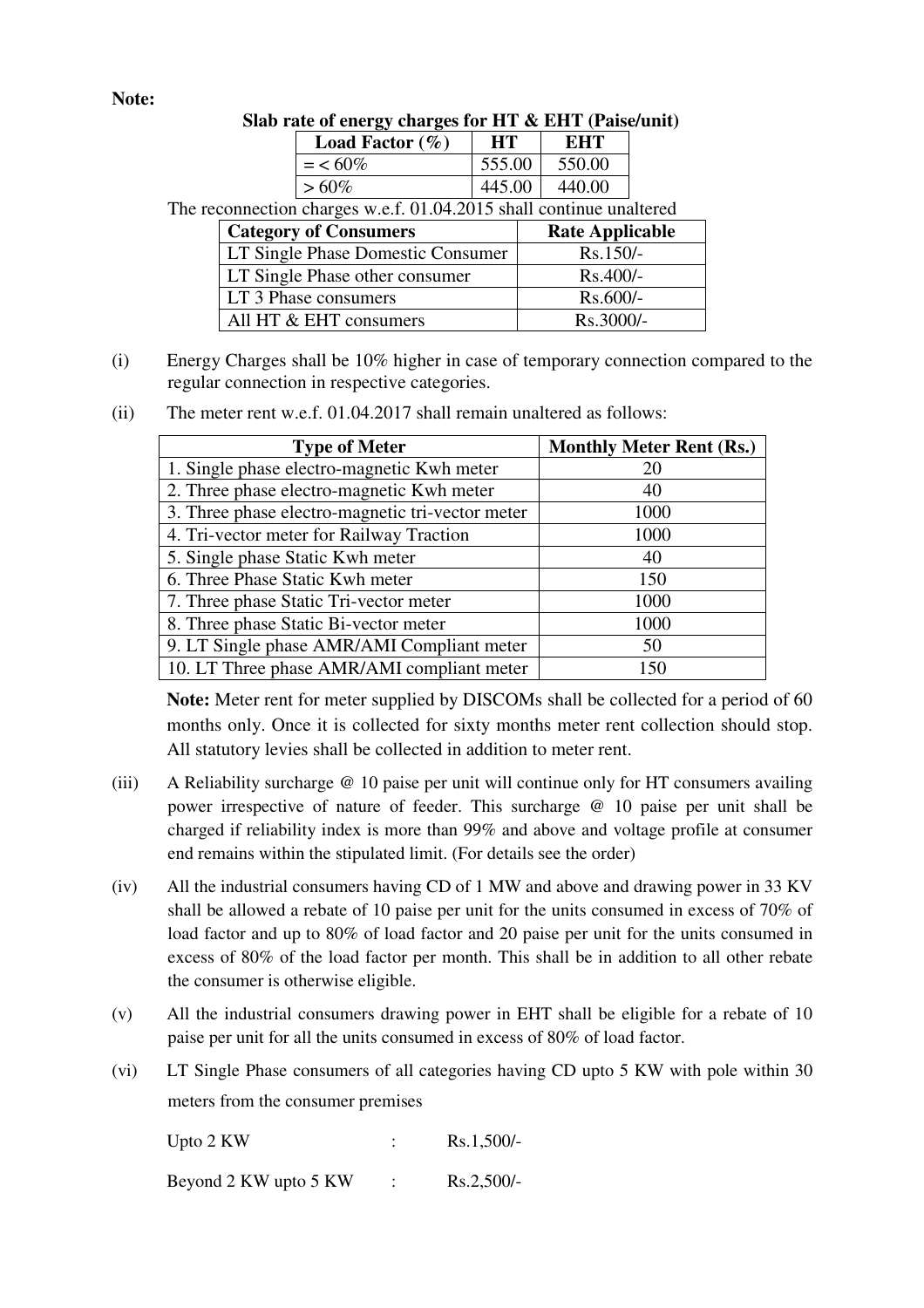Provided that if the line extension is required beyond 30 meters, the licensee/supplier shall charge @ Rs.5,000/- for every span of line extension in addition to the above charges.

- (vii) A "Tatkal Scheme" for new connection is applicable to LT Domestic, Agricultural and General Purpose consumers.
- (viii) In case of installation with static meter/meter with provision of recording demand, the recorded demand rounded to nearest 0.5 KW shall be considered as the contract demand requiring no verification irrespective of the agreement. Therefore, for the purpose of calculation of Monthly Minimum Fixed Charge (MMFC) for the connected load below 110 KVA, the above shall form the basis.
- (ix) The billing demand in respect of consumer with Contract Demand of less than 110 KVA should be the highest demand recorded in the meter during the Financial Year irrespective of the Connected Load, which shall require no verification.
- (x) Three phase consumers with static meters are allowed to avail TOD rebate excluding Public Lighting and emergency supply to CGP @ 20 paise/unit for energy consumed during off peak hours. Off peak hours has been defined as 12 Midnight to 6 AM of next day.
- (xi) Hostels attached to the Schools recognised and run by SC/ST Dept., Government of Odisha shall get a rebate of Rs.2.40 paise per unit in energy charge under Specified Public Purpose category (LT / HT) which shall be over and above the normal rebate for which they are eligible.
- (xii) Swajala Dhara consumers under Public Water Works and Sewerage Pumping Installation category shall get special 10% rebate if electricity bills are paid within due date over and above normal rebate.
- (xiii) During the statutory restriction imposed by the Fisheries Department, the Ice Factories located at a distance not more than 5 Km. towards the land from the sea shore of the restricted zone will pay demand charges based on the actual maximum demand recorded during the billing period.
- (xiv) Poultry Farms with attached feed units having connected load less than 20% of the total connected load of poultry farms should be treated as Allied Agricultural Activities instead of General Purpose category for tariff purpose. If the connected load of the attached feed unit exceeds 20% of the total connected load then the entire consumption by the poultry farm and feed processing unit taken together shall be charged with the tariff as applicable for General Purpose or the Industrial Purpose as the case may be.
- (xv) The food processing unit attached with cold storage shall be charged at Agro-Industrial tariff if cold storage load is not less than 80% of the entire connected load. If the load of the food processing unit other than cold storage unit exceeds 20% of the connected load, then the entire consumption by the cold storage and the food processing unit taken together shall be charged with the tariff as applicable for general purpose or the industrial purpose as the case may be.
- (xvi) Drawal by the industries during off-peak hours upto 120% of Contract Demand without levy of any penalty has been allowed. "Off-peak hours" for the purpose of tariff is defined as from 12 Midnight to 6.00 A.M. of the next day. The consumers who draw beyond their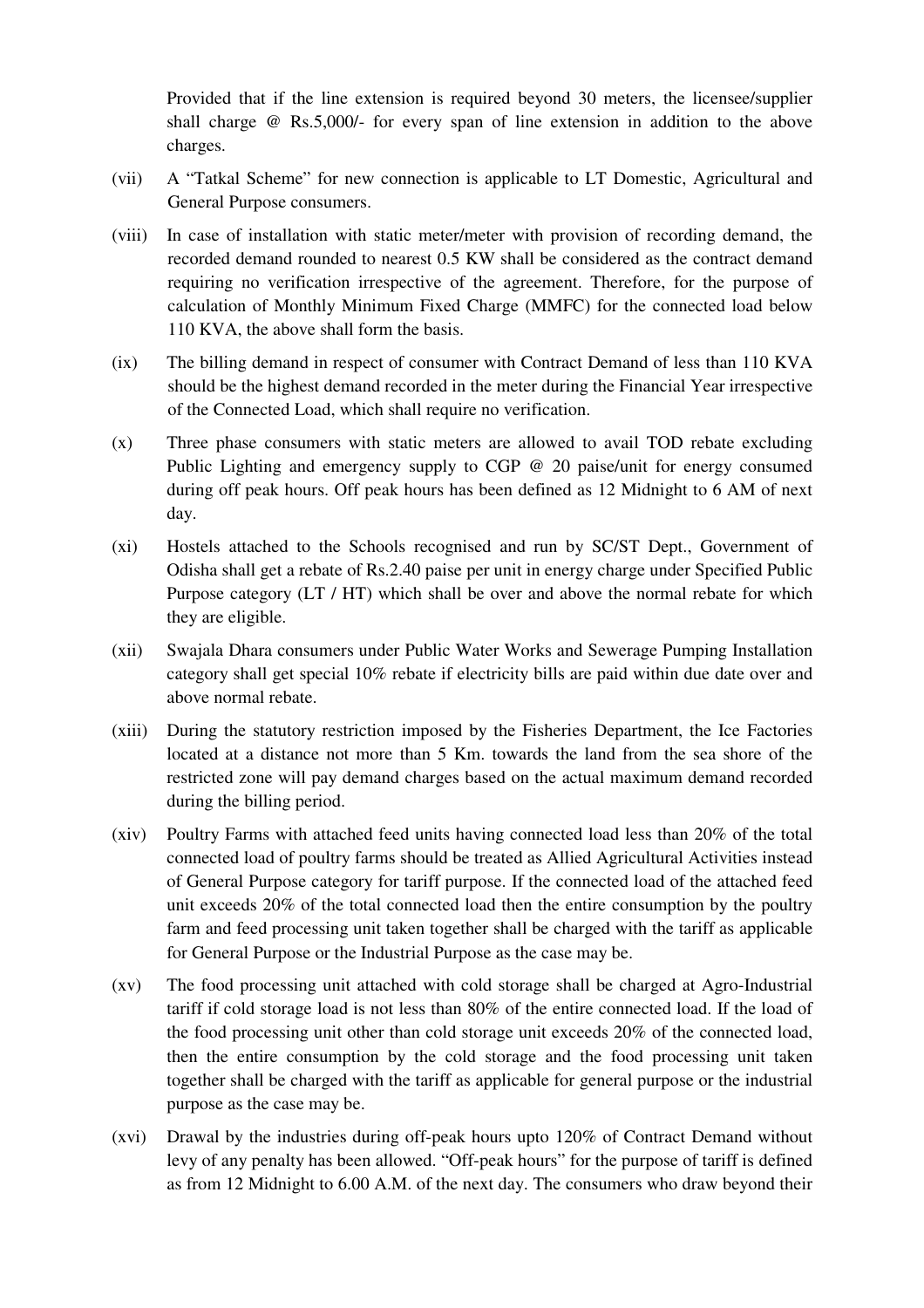contract demand during hours other than the off-peak hours shall not be eligible for this benefit. If the drawal in the off peak hours exceeds 120% of the contract demand, overdrawal penalty shall be charged on the drawal over and above the 120% of contract demand (for details refer Tariff Order on 22.04.2020). When Statutory Load Regulation is imposed then restricted demand shall be treated as contract demand.

- (xvii) General purpose consumers with Contract Demand  $(CD) < 70$  KVA shall be treated as LT consumers for tariff purposes irrespective of level of supply voltage. As per Regulation 134 (I) of OERC Distribution (Conditions of Supply) Code, 2019 the supply for load above 5 KW upto and including 70 KVA shall be in 3-phase, 3 or 4 wires at 400 volts between phases.
- (xviii) Own Your Transformer "OYT Scheme" is intended for the existing individual LT domestic, individual/Group General Purpose consumers who would like to avail single point supply by owning their distribution transformer. In such a case licensee would extend a special concession of 5% rebate on the total electricity bill (except electricity duty and meter rent) of the respective category apart from the normal rebate on the payment of the bill by the due date. If the payment is not made within due date no rebate, either normal or special is payable. The maintenance of the 'OYT' transformer shall be made by DISCOM utilities. For removal of doubt it is clarified that the "OYT Scheme" is not applicable to any existing or new HT/EHT consumer.
- (xix) Power factor penalty shall be
	- i) 0.5% for every 1% fall from 92% upto and including 70% plus
	- ii) 1% for every 1% fall below 70% upto and including 30% plus
	- iii) 2% for every 1% fall below 30%

The penalty shall be on the monthly demand charges and energy charges

 There shall not be any power factor penalty for leading power factor. (Please see the detailed order for the category of consumers on whom power factor penalty shall be levied.)

(xx) The power factor incentive shall be applicable to the consumers who pay power factor penalty in the following rate:

The rate of power factor incentive shall be  $0.5\%$  for every 1% rise above the PF of 97% up to and including 100% on the monthly demand charges and energy charges.

- (xxi) The rural LT domestic consumers shall get 5 paise per unit rebate in addition to existing prompt payment rebate who draw their power through correct meter and pay the bill in time.
- (xxii) 2% rebate over and above normal rebate shall be allowed on the bill to the LT domestic and single phase general purpose category of consumers only over and above all the rebates who pay through digital means. This rebate shall be applicable on the current month bill if paid in full.
- (xxiii) 2% rebate shall be allowed to all pre-paid consumers on pre-paid amount.
- (xxiv) A Special rebate to the LT single phase consumers in addition to any other rebate he is otherwise eligible for shall be allowed at the end of the financial year (the bill for month of March) if he has paid the bill for all the 12 months of the financial year consistently